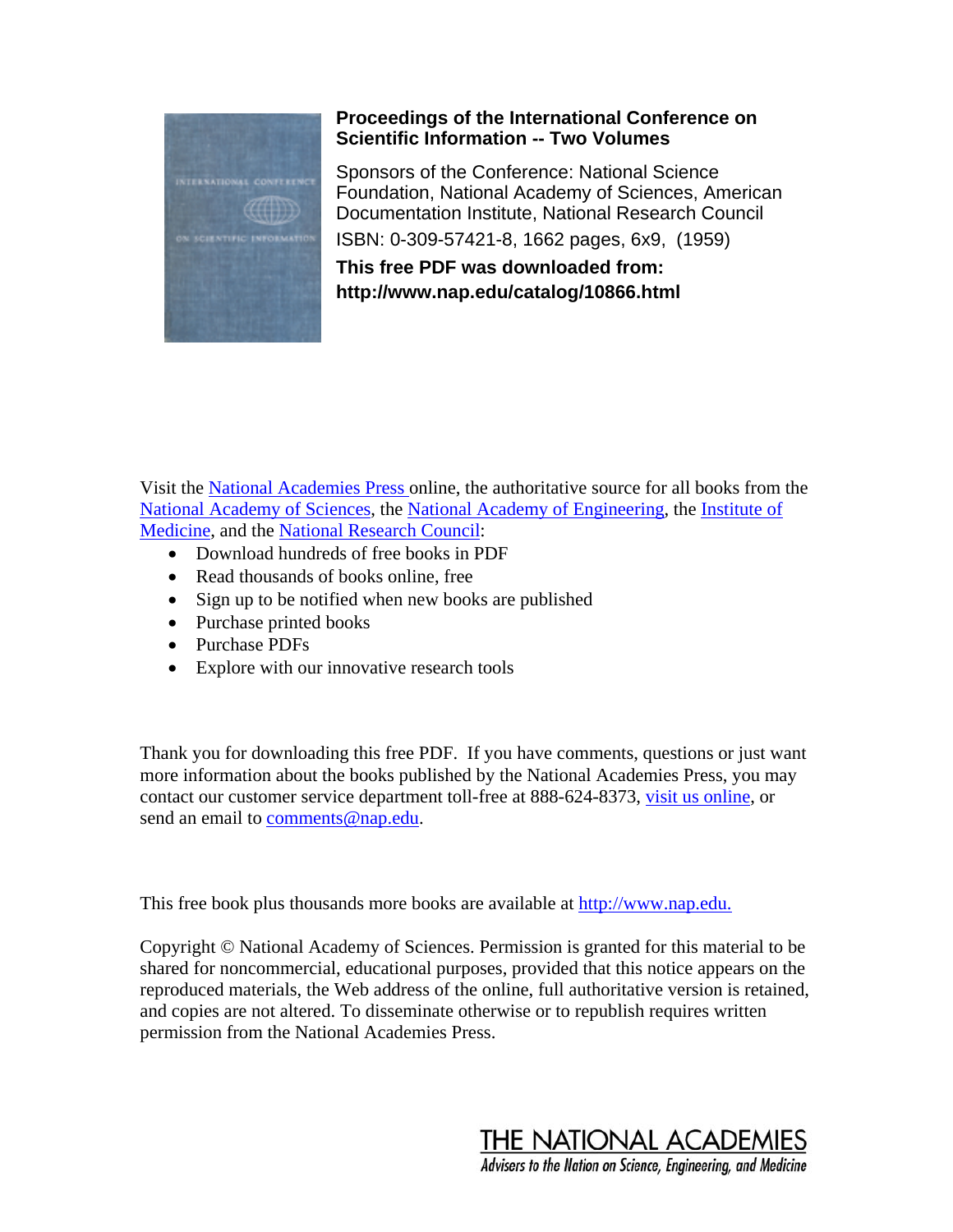# **The Place of Analytical and Critical Reviews in Any Growing Biological Science and the Service They May Render to Research**

ISABELLA LEITCH

On my return home, it occurred to me, in 1837, that something might perhaps be made out of this question by patiently accumulating and reflecting on all sorts of facts which could possibly have any bearing on it. After five years' work I allowed myself to speculate on the subject,....-CHARLES DARWIN in the Introduction to *The Origin of Species,* 1859.

A review of literature has long been a conventional part of original scientific papers. Such a review is usually of immediately antecedent work. It is most often narrowly selective and descriptive only of results, conclusions, or opinions, chosen as closely related to the original work to be presented. It need not concern us further.

Reviews of literature, published as such, are now an established part of the information services offered to help scientific research and the application of its results in practice. The stated policy of the Commonwealth Agricultural Bureaux, planned as a comprehensive information service for agriculture, requires the production of reviews. Learned societies and associations of scientific workers produce periodical reviews in their own subjects. The type and quality of such reviews vary widely. Most of them are of the first or second type described below.

#### **TYPES OF REVIEW CLASSIFIED AND BRIEFLY DESCRIBED**

#### **THE PERIODICAL REVIEW**

Numerically, reviews of this type far exceed any other. Each is prepared by an expert and is concerned with one limited field of research and a limited

ISABELLA LEITCH Commonwealth Bureau of Animal Nutrition, The Rowett Research Institute, Bucksburn, Aberdeenshire, Scotland.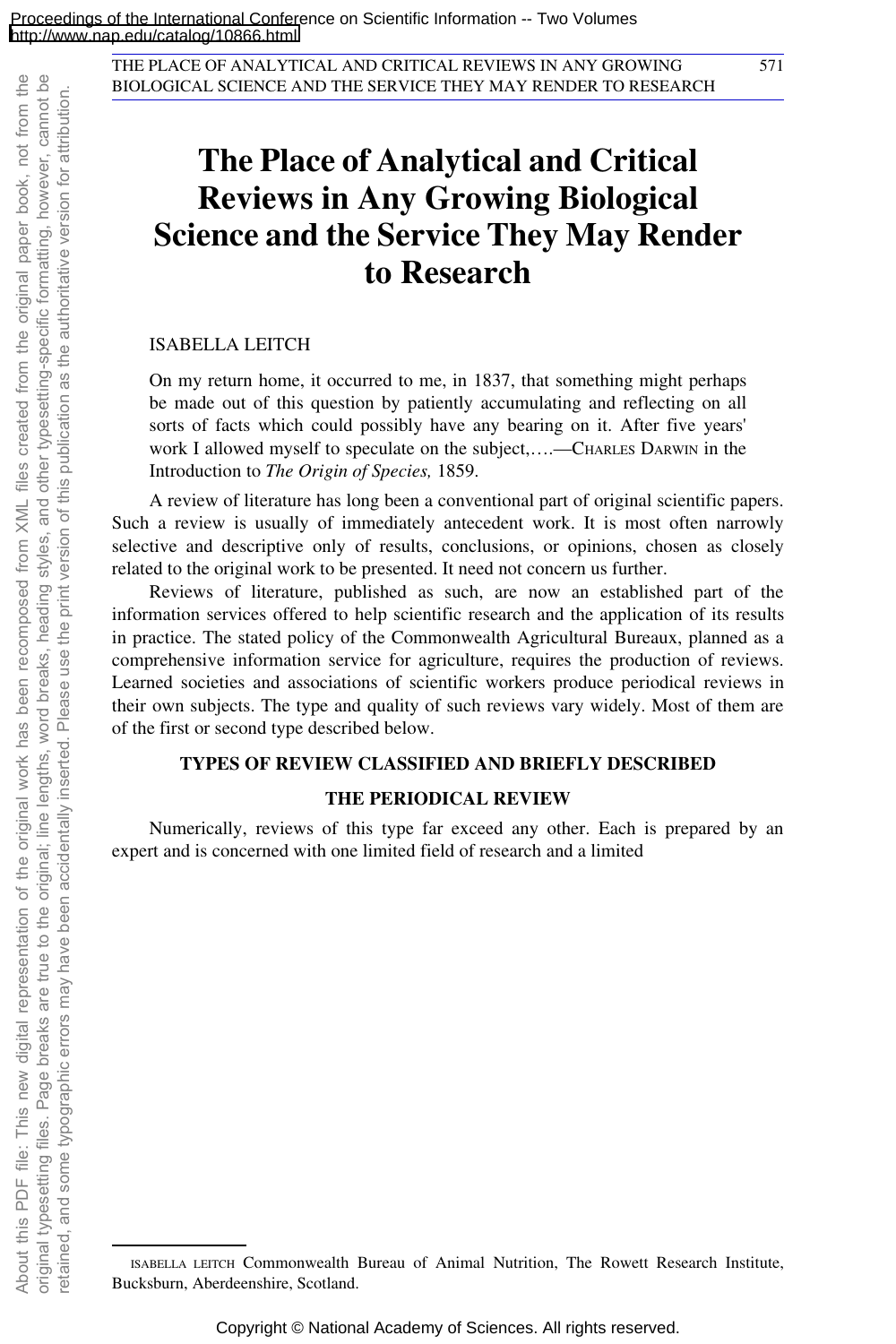572

time, most often the year just past. All work published in that time on that subject is to be included. The text consists of brief notes of findings or opinions, with little criticism and usually without analysis or synthesis. Many such reviews are no more than annotated bibliographies.

Even so, they save the time of the research worker who wishes to know what is going on in his own or other fields, and the text is usually sufficient to enable him to select what he wishes to read in the original.

#### **THE OCCASIONAL REVIEW**

This review too is usually prepared by an invited expert, but he is not expected to "cover the literature" of any defined period. He is given the opportunity to discuss a subject broadly and to comment on it. (See Information for Authors in *Physiological Reviews*.) He may be selective and critical. In these circumstances the value of an article will depend on the expertise of the writer and the validity of the point of view from which it is written. In practice value tends to vary inversely with the extent to which an article is a summary of opinions and directly with the extent to which it is a discussion of findings.

*Physiological Reviews* has produced many memorable reviews in this class, of which the following are particular examples which come to mind because they belong to our particular field of work: Henderson (1925) on acid-base balance, Adolph (1933) on water metabolism, Madden and Whipple (1940) on plasma proteins, Soskin (1941) on blood sugar, Kleiber (1947) on body size and metabolic rate, Granick (1951) on ferritin, and Manery (1954) on water and electrolyte metabolism.

### **THE ANALYTICAL AND CONSTRUCTIVE OR RESEARCH REVIEW**

About this PDF file: This new digital representation of the original work has been recomposed from XML files created from the original paper book, not from the original typesetting files. Page breaks are true to the original; line lengths, word breaks, heading styles, and other typesetting-specific formatting, however, cannot be retained, and some typographic errors may have been accidentally inserted. Please use the print version of this publication as the authoritative version for attribution.

About this PDF file: This new digital representation of the original work has been recomposed

etained, and some typographic errors may have been accidentally inserted. Please use the

from XML files created

original typesetting files. Page breaks are true to the original; line lengths, word breaks, heading styles, and other typesetting-specific formatting, however, cannot be

print version of this publication as the authoritative version for attribution

the

from the original paper book, not from

It is concerned directly with facts and findings, seldom with the opinions of the authors of papers from which data are taken. The facts may be of widely different kinds. They may be body measurements, the quantitative results of metabolism experiments, the results of analysis of body fluids or tissues or of food, records of birth and mortality, or, in fact, any biological observations that furnish numerical data which may be treated statistically. Again, the facts examined may themselves be concepts: the concept of being well grown or well nourished, that of optimum requirement for any of the separate constituents of food, of health and normality, all of which will be found to depend on the interpretation of measurements such as are enumerated above. The review of concepts is indeed a more advanced stage of the review of numbers. The two are never completely divorced, for the review of numbers may, and usually does, lead to some new interpretation or concept, and the review of concepts may have as its purpose to clarify issues and show where further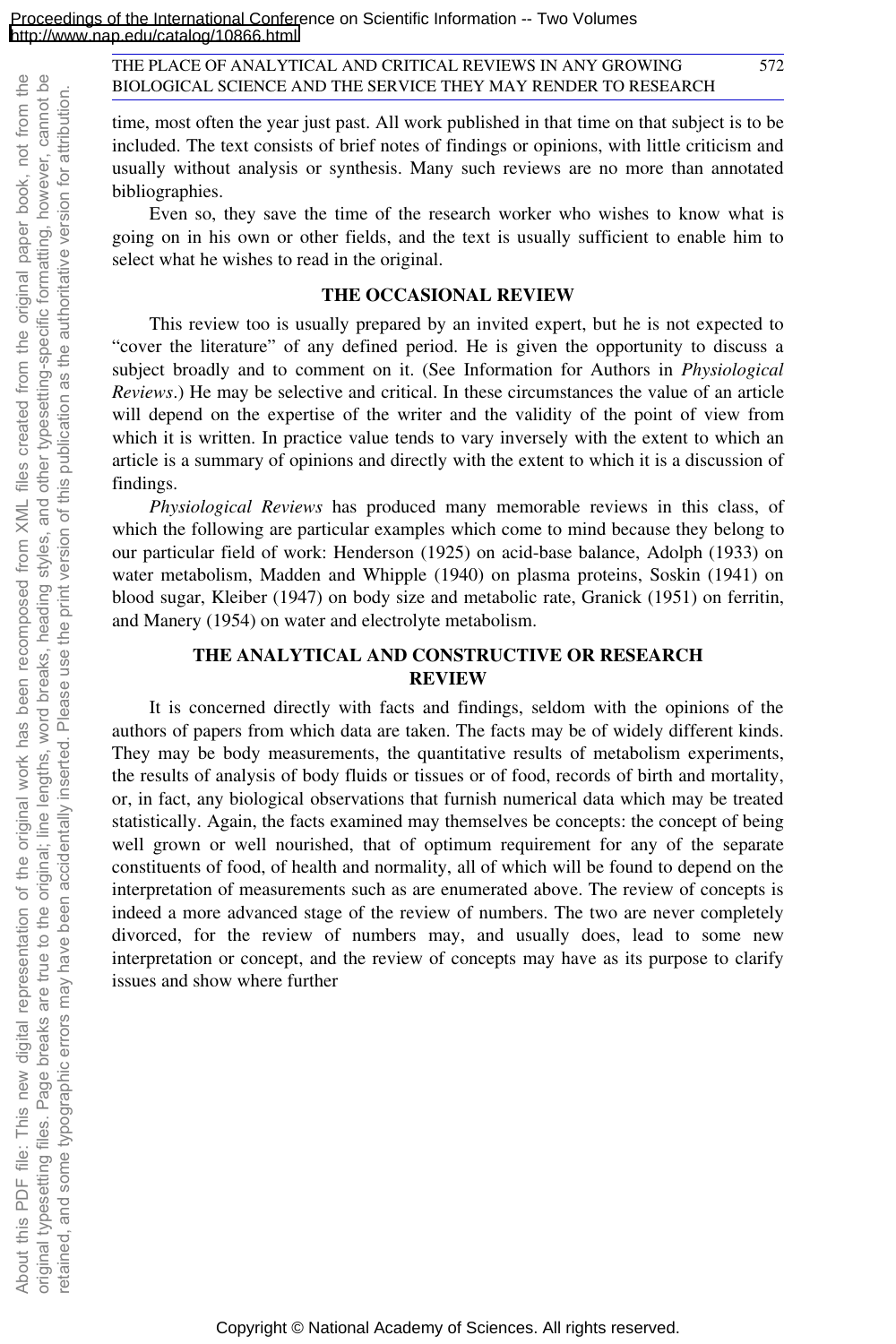numerical information is most urgently required. The rest of this paper will be concerned with the nature of this type of review and its uses, and illustrative examples will be taken from our own publications.

The quotation from the Introduction to *The Origin of Species* which appears on the first page of this paper might have been written of the analytical and constructive review, for which it is difficult to find a short and adequately descriptive name. For brevity, and want of anything better, it may be called the research review, for it is both a review of research and an inquiry into the deductions that may be drawn from an accumulation of results treated as a new whole.

The current short and mostly utilitarian examples have many noble fore-runners in report and book form. It is not possible to take *The Origin of Species* (1859) as the archetype because it was preceded by just over a century by Lind's treatise on scurvy (1753), of which the title page says: *"A Treatise of the Scurvy*. In three parts. Containing an inquiry into the Nature, Causes, and Cure, of that Disease. Together with a Critical and Chronological View of what has been published on the subject." Of about the same time as *The Origin of Species* there are many of Sir John Simon's reports on the public health when he was chief medical officer to the Privy Council; later came his *English Sanitary Institutions* (1897), Greenwood's *Epidemics and Crowd Diseases* (1935), and that learned and charming book *Ourselves Unborn* by Corner (1944) which offers the unexpected conclusion that "the human body is not notably endowed with specialised anatomical features of a kind that would fit us to perform limited activities supremely well, but on the contrary is built rather closely to the general mammalian pattern, and therefore can perform varied tasks under the guidance of a superior brain."

#### **THE RESEARCH REVIEW**

#### **THE SUBJECT MATTER**

The field of biology in general and of nutrition in particular offers plenty of material for treatment in analytical and constructive reviews. The technique can be used for any quantitative problem as soon as enough bits of information are available to provide a worth-while array of data. It may or may not require, or be suitable for, complex statistical treatment. There are two main points to be noticed: the difficulties of assembly because of the scatter of publications, and the complexity of the subject matter itself which, by its nature, accounts for a large part of the scatter and, at the same time, makes assembly and analysis of the composite a necessity.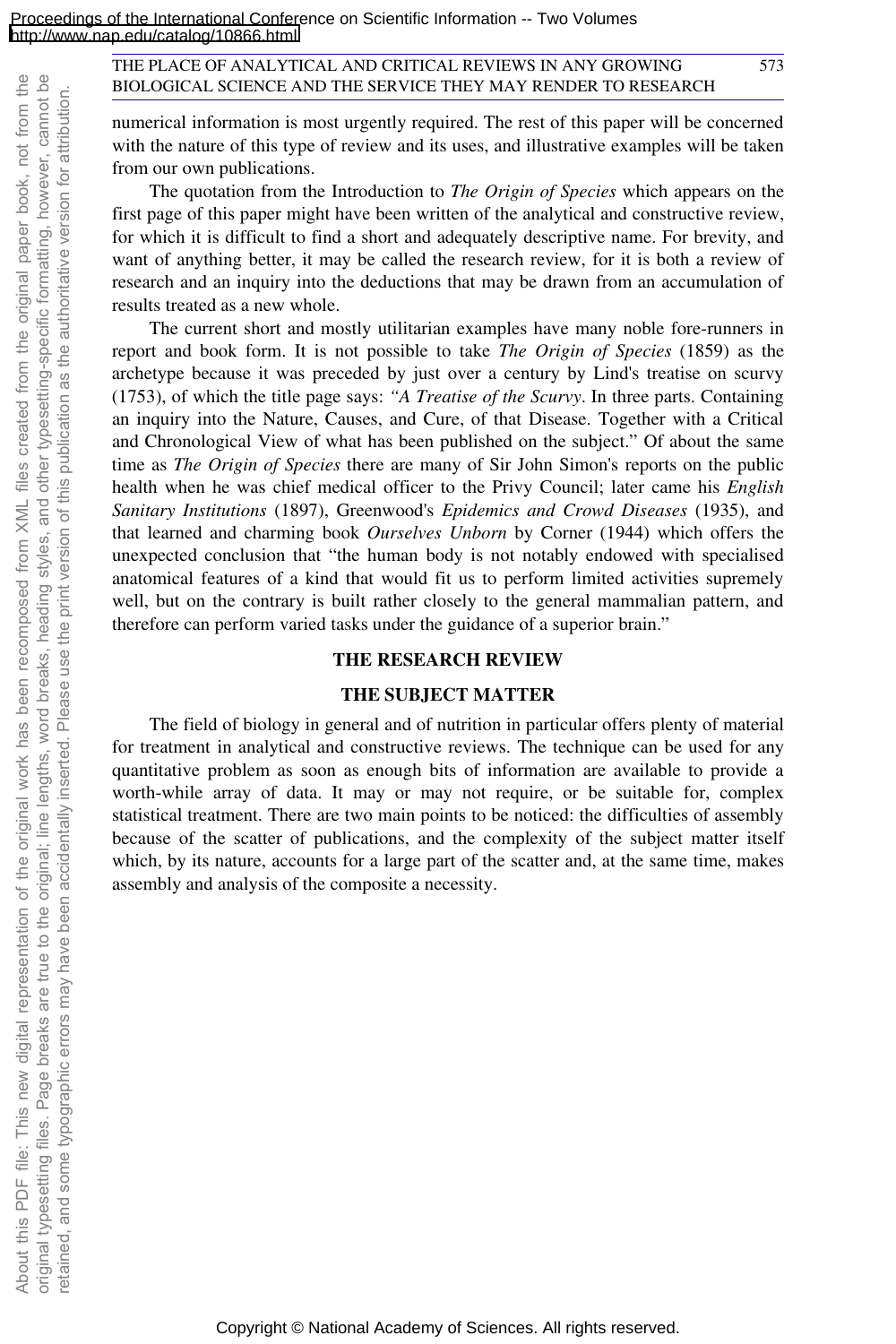#### **Publication**

A quick look at the number and sort of publications which may have to be consulted will show why assembly is usually a slow and laborious process. When *Nutrition Abstracts and Reviews* was first published in 1931 it contained in the first year titles, or titles and abstracts, of just over 3000 papers from about 400 journals and in about 20 languages. The last completed volume, No. 27, had over 6000 from nearly 600 journals in slightly more languages, and notes on many more papers in symposia or conference proceedings. These 600 journals are seen regularly in five different libraries in seven different places: the Reid Library at the Rowett Research Institute, which is devoted to the literature of animal nutrition, Aberdeen University Library with three branches, the library of the Ministry of Agriculture, Fisheries and Food, the library of the Royal Society of Medicine, and the library of the Lister Institute of Preventive Medicine, the last three in London. In addition, there are reprints from yet other journals and reports from research centres all over the world which are sent direct to the Commonwealth Bureau of Animal Nutrition or the Reid Library, and are not widely available in libraries.

To make an assembly for analytical review, all the available papers must be seen in the original, or photostat copy or other substitute for the original, so that the data if suitable for the purpose in mind may be transcribed. For instance, the 8600 individual observations used in the review of basal metabolism, which will be described in more detail below, were transcribed from roughly 100 papers in medical, physiological, chemical, and agricultural publications issued round the world from Japan, China, Malaya, and India via Europe, Africa, and North America to South America, Hawaii, Australia, and Indonesia. Three diligent young women devoting part of each working day to the task took six months to find, select, and transcribe the individual data. Unless such a team can be mustered, with guidance and linguistic help at need, such a task is beyond the likely powers of individual enterprise.

#### **Complexity**

A very large number of variables must be considered and either eliminated by matching or allowed for in the plan of any piece of research in nutrition. First the animals, including man: to be taken into account are breed, sex, age, size at birth and at completed growth, rate of growth or of production (milk, egg, meat), stage of reproductive life, previous dietary history, physical environment (e.g., temperature and humidity). Second, in diet there is a great complexity of nutrients. Known to be of importance are about 20 amino acids, 14 inorganic elements each in many different compounds, and 17 vitamins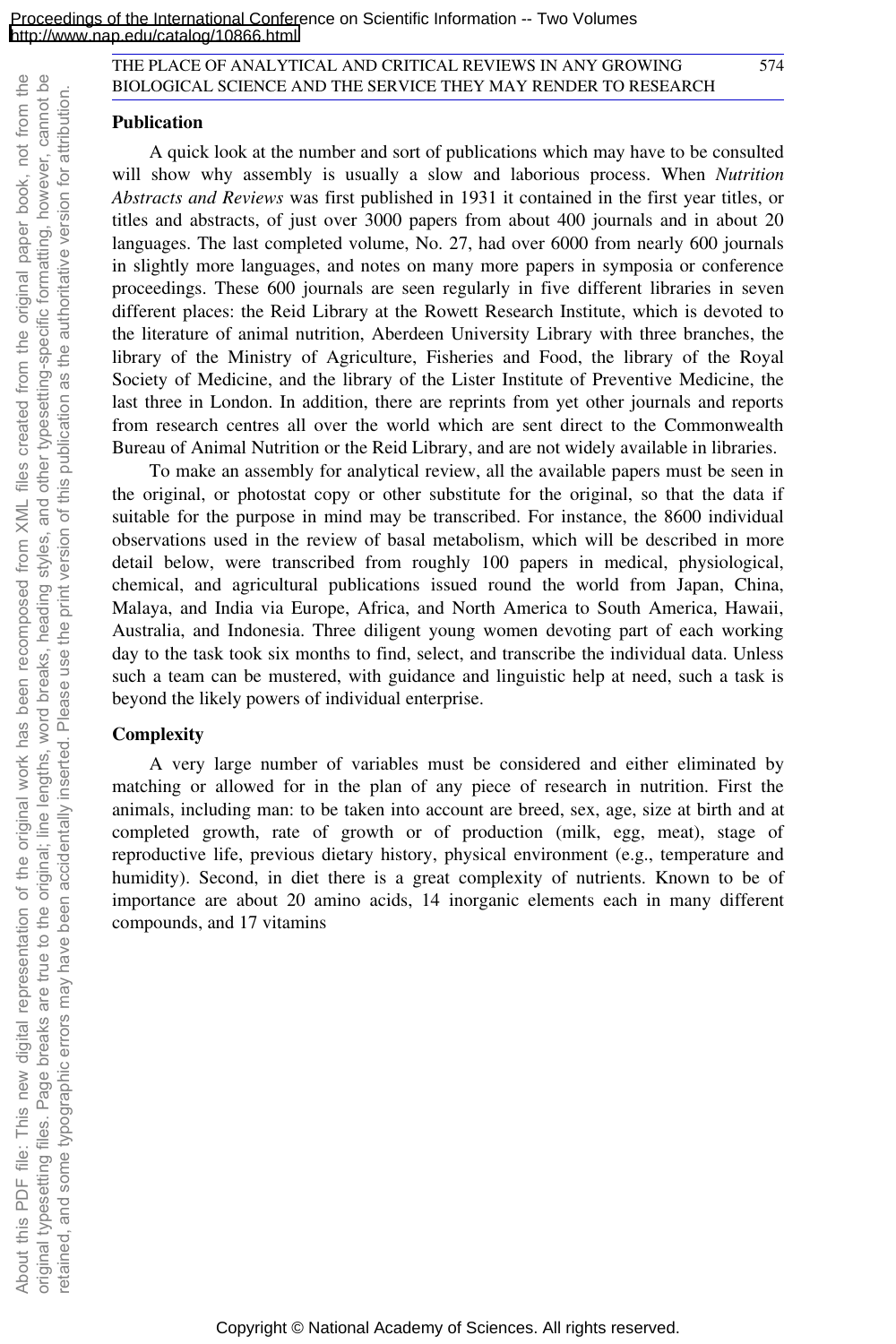of known structure; of carbohydrates there are 10 sugars and 8 groups of polysaccharides; 14 fatty acids, and as many triglycerides, innumerable pigments and aromatic substances, as well as many injurious and inert components, present in countless different foods. Add to which that a complete longitudinal study of human growth must take about 20 years, of growth in a pig at least 3 years and even in a rat 9 months; and that there is the reproductive span also, and old age beyond that.

It is obvious that the number of possible questions is enormous and that no one man or one team in the whole of a lifetime can hope to cover by original research more than a minute part of any nutritional field.

Further, nutrition is not so much a science or an art in its own right as a meeting place of many sciences and arts. Since the advent of isotopes in metabolic work, the shepherd and the medical specialist make direct contact with the atomic physicist; the biochemist and the psychiatrist hobnob over esoteric studies of the composition and metabolism of brain cells, and the cook and taste panel consult with big business and public health experts on "additives" to food.

Hence, individual contributions to knowledge in nutrition, and in biology in general, are small and must continue to be so. The contributors are, and will be, scattered over many professions and places of work and their polyglot publications will be similarly spread. It is therefore not only useful, but necessary, that the fragments in a given subject should be brought together from time to time and amalgamated, if money and effort as well as time are to be used in the best possible way. In other words, the making of analytical and constructive reviews seems to us to be essential in biological research, and a very present aid in time of need when briefing is required in medicine, in farming, or in political and economic planning.

#### **CONDITIONS UNDER WHICH ASSEMBLY AND ANALYSIS ARE PROFITABLE**

The stimulus to produce a review of this sort comes sometimes from an urgent demand for guidance. For example, the economic depression of the 1930's in Britain, with its poverty and malnutrition while agriculture had surplusses of food it could not sell, called for information on diet in relation to health and the requirements of food and nutrients to maintain health. The prospect of food shortage in 1940 made it compulsory that agriculture in the United Kingdom should use land and stock and feedingstuffs to the best possible advantage, and gave rise to an estimate of the relative efficiencies of farm animals in the production of food for man (see under "Practical Problems, Substitution"). Sometimes a review is called forth by the need to examine an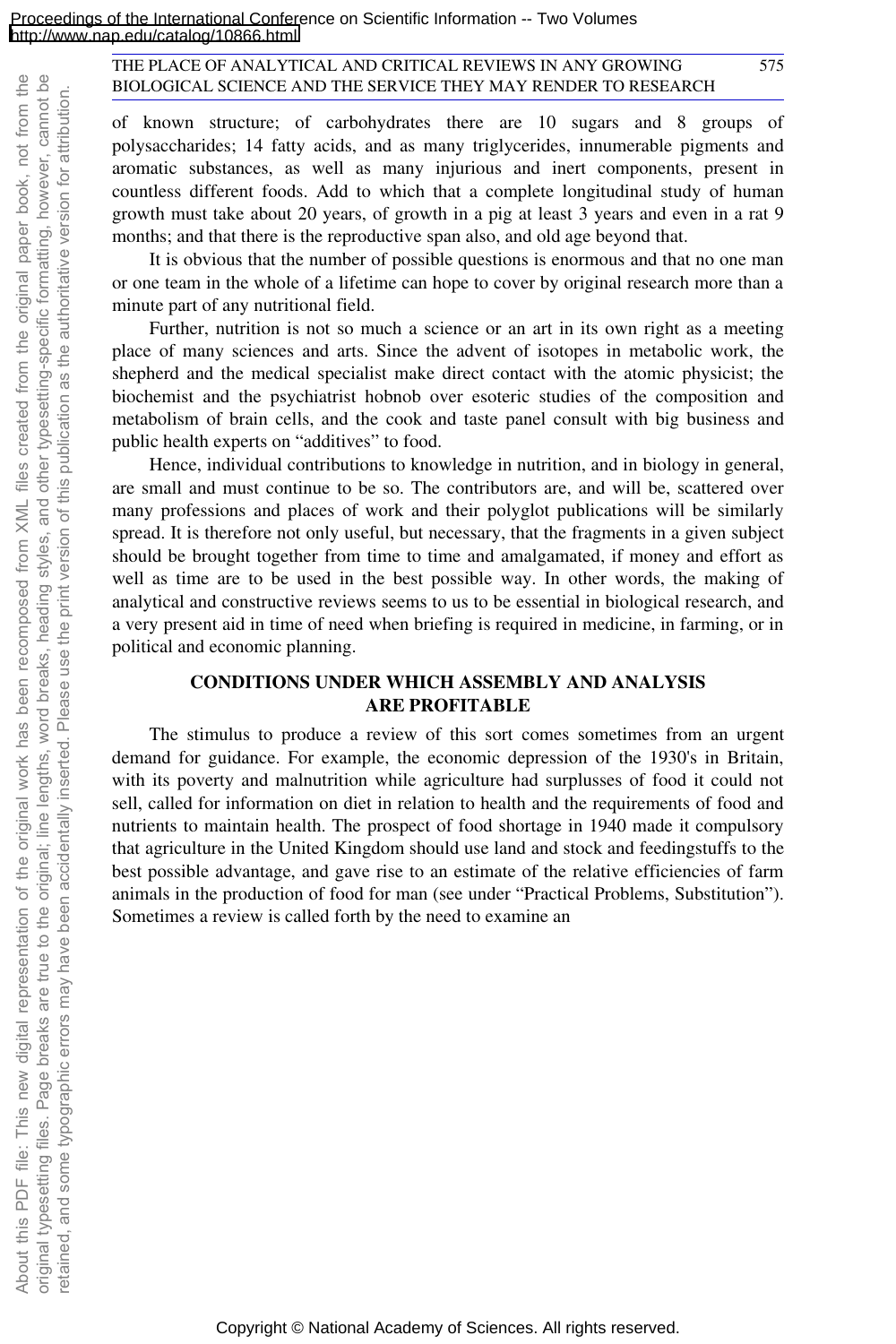apparently false conclusion in some published work, as, for example, our study of secular change in the height of British adults, and sometimes by mere curiosity, as our analysis of the relation between the weight of mothers and their young at birth. Other instances appear below where we discuss individual reviews.

Once the demand for a review has become apparent, or the necessary stimulus to produce it has been applied, the first question asked is whether enough information exists to provide a worth-while result. The answer to that question one either knows from handling the literature, or must discover by searching.

#### **WASTAGE OF MATERIAL**

In the course of assembling data, a certain amount of wastage will always be found, and that for two main reasons.

#### **Faults of Technique**

Where the data derive from *ad hoc* physiological or chemical investigation, not much has to be discarded on account of poor technique. Differences between methods are so often small in comparison with the variation between individuals in experiments on animals, or in comparison with what are physiologically significant amounts of the substances being estimated. Where clinical work is concerned it may be necessary to use data from routine clinical examinations, not from research investigations, and then selection may have to be more rigorous. The Medical Research Council Committee on Haemoglobin Surveys (1945) wrote:

There can be little doubt, therefore, that the errors detected in this experiment are smaller than those likely to occur when a relatively inexperienced technician, after forcing a drop of blood from a reluctant patient and using an unstandardised pipette, hurriedly matches the resultant (possibly undergassed) solution in an uncalibrated diluting tube with a colour standard of uncertain value.

That is, no doubt, an extreme indictment, but the investigators who waste time and money making diet surveys by questionnaire or "recall" methods deserve no less severe comment. "No conclusions can be more valid than the data upon which they are based" (Bean, 1948). Similar difficulties arise, of course, in the use of practical feeding experiments, as opposed to planned *ad hoc* research, in animal husbandry.

#### **Faults of Presentation**

In these fields, technical, clinical, and agricultural, some of the work and unfortunately an increasing proportion of it, is lost for purposes of resynthesis,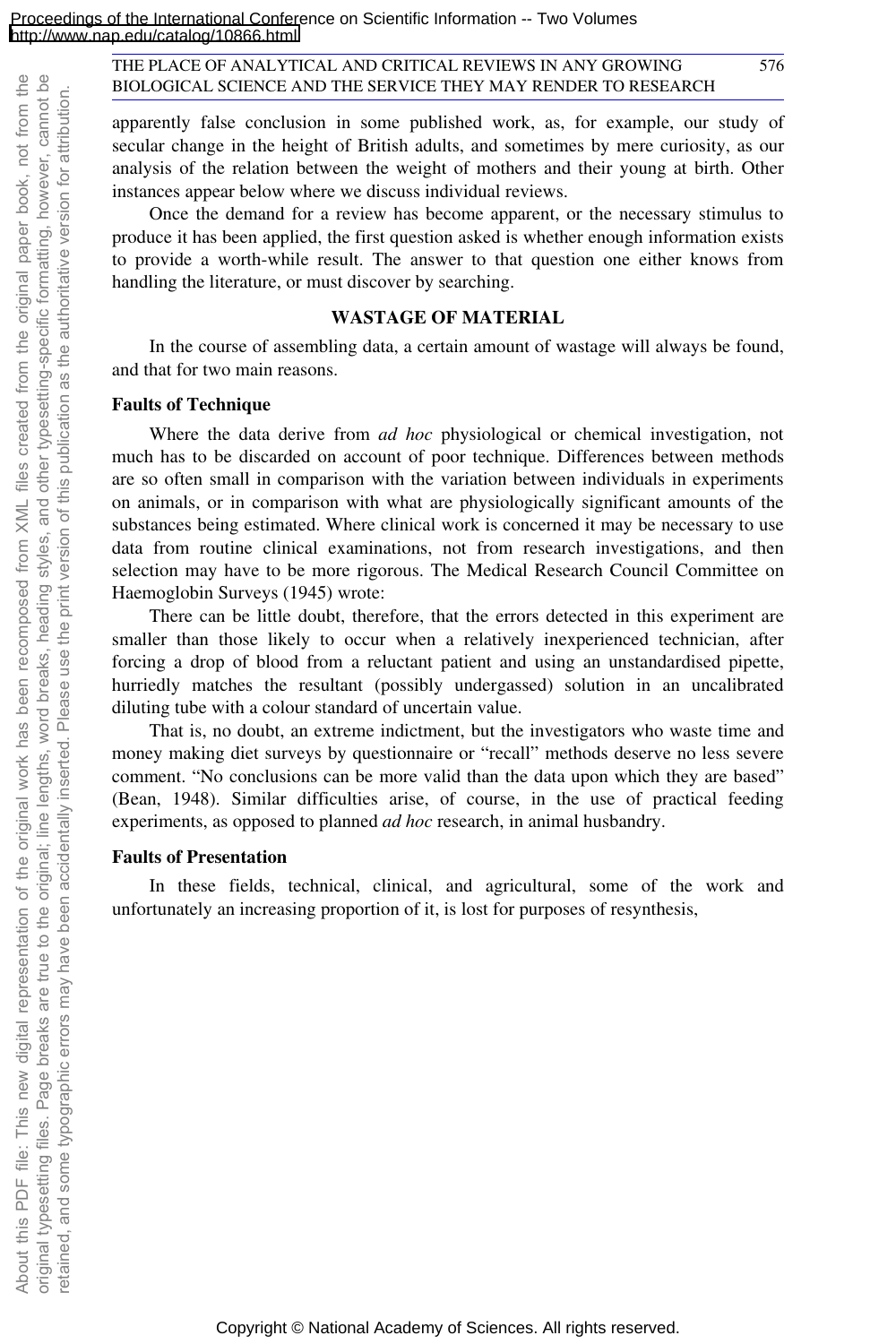because of the mode of presentation. There is, for instance, the paper in which the results of a diet survey are presented, not in absolute terms but as percentages of attainment of some arbitrarily chosen standard. Nothing further can be done with such data.

577

More important is the overcondensation of reports. Gone are the days when the individual results in an experiment were reported in detail, as in the reports of The Carnegie Institution of Washington and many reports to learned societies. The entry of statistical experts into the biological world, to be welcomed in other ways, has had this effect that results may be given only as a few equations, coefficients, and measures of probability. That is possible because the statisticians have already made sure that the experiments are properly planned to give a statistically satisfactory answer to a defined question. However satisfactory that may be for the solution of the problem set, it is not wholly satisfactory because the work is potentially a small part of a much larger whole. Devices exist by which such results may be combined with similar and similarly planned work, but the data cannot be rebuilt piecemeal into a larger array to serve a different analysis. They are capable of the one interpretation only.

That being so, it is much to be desired that the individual results of biologically important experiments should be tabulated and made available to those who could make further use of them, perhaps through a scheme like that of Dr. Ralph Shaw (1955) for limited editions of highly specialised papers described to the First International Congress on Documentation of Applied Chemistry.

There is wastage also from failure to report all the simple details which must be known or ascertainable in any experiment. For instance, in our assembly of papers on basal metabolism a number could not be used because basal metabolic rate was stated only in relation to surface area, without information about either height or weight; or because age was not stated. The same sort of thing is common in experiments on animals; indeed, in our experience failure to report is the commonest cause of wastage. We suggest that, if experimenters were made familiar with the idea that their results would, in due course, become part of a larger array of data, they would possibly take more thought to describe their material fully.

#### **TYPES OF RESEARCH REVIEW**

At opposite extremes in this class are the review which is a purely statistical analysis of assembled data, and that which is a review of concepts, not of primary data.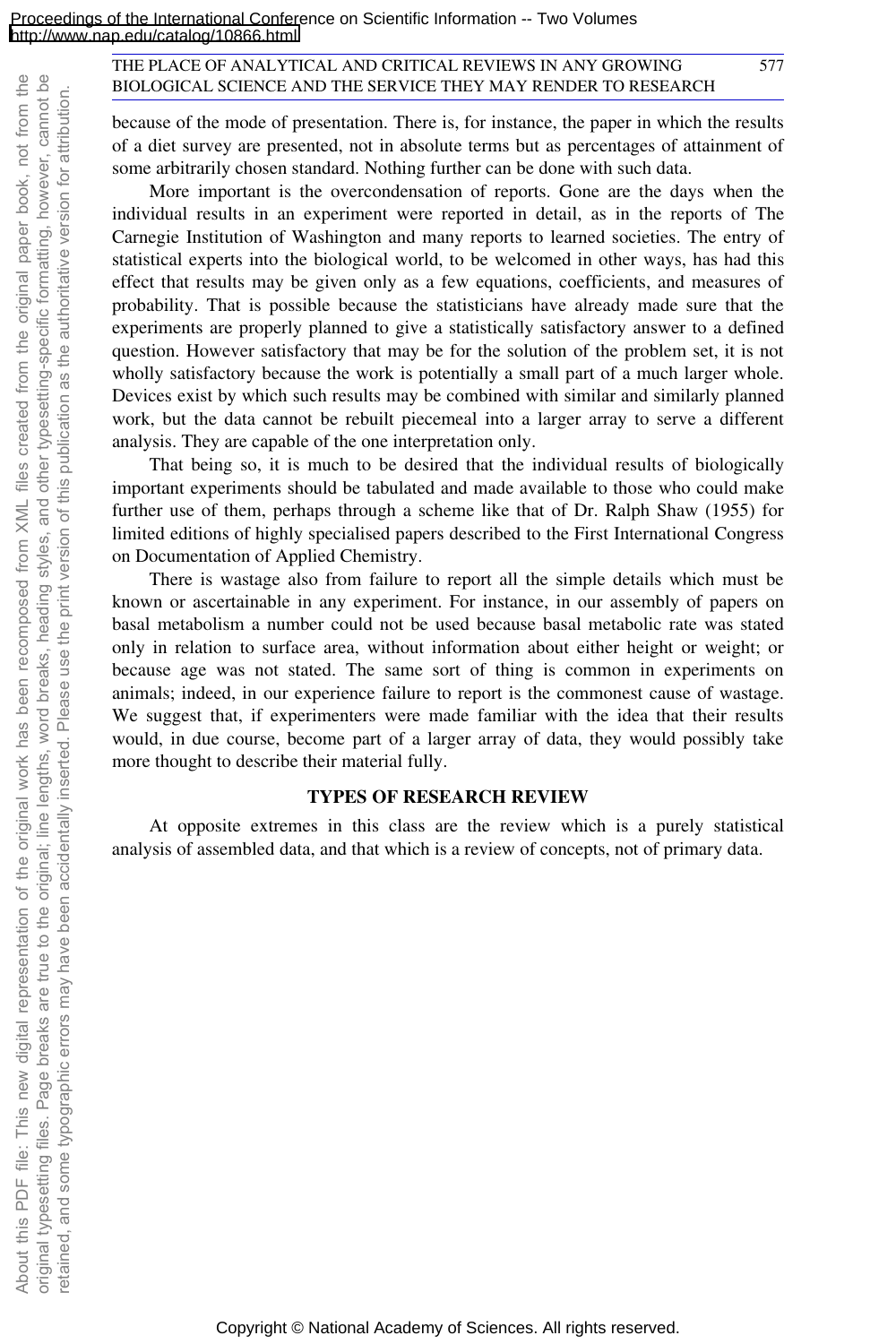#### **THE STATISTICAL REVIEW**

#### **Basal Metabolism**

One example is our study of Basal Metabolism related to Sex, Stature, Age, Climate, and Race (Quenouille *et al.,* 1951). It arose from the request of the Director of the Nutrition Division of FAO to his Standing Advisory Committee at its meeting in Geneva in 1947 for advice on the formulation of energy requirements of different populations for use in relation to estimates of food supplies, actual and desirable. In particular, information was wanted on possible differences with race, size, climate, and the age constitution of populations. There was no review from which guidance on all points could be got, and little information on energy expenditures other than basal that was likely to bear directly on the several questions asked. It was decided therefore to collect information on basal metabolism. A team of three young university graduates searched out and examined papers and, when all the descriptive details required were given, transcribed the data for each individual subject to a prepared form.

Data about climate were provided by Dr. W.B.Fisher, then lecturer in Geography at Aberdeen University, who had been a meteorological officer with the Royal Air Force during World War II, and who still had access to the records of the Air Ministry. The statisticians who made the analysis were Mr. Maurice Quenouille, then lecturer in statistics at Aberdeen University and Mr. A.W.Boyne, statistician to the Rowett Research Institute. They were given no "opinions" about racial or other differences. The inferences are purely statistical.

The points of general biological interest which emerged are: the basal metabolism of a woman is almost exactly seven-eighths of that of a man of the same height and weight; two main racial groups were distinguished, each with two sub-groups; climate produces its maximum effect in hot dry and cold wet areas. Basal metabolism falls at the rate of 3 per cent per decade from age 3 to ages over 80.

It was planned to follow this review with one on the cost of measured amounts of work on the ergometer, of exercise, and then of occupational work, but the results were found to be too scanty and too variable to be of much use. We plan to publish in the autumn a short note, chiefly on the cost of walking.

None of the conclusions about basal metabolism is entirely new, but each is based on a sample so much larger than any used before that it is not surprising that they differ in detail from earlier conclusions, and are more precise. The rate of decline with age is midway between earlier estimates of 2 per cent and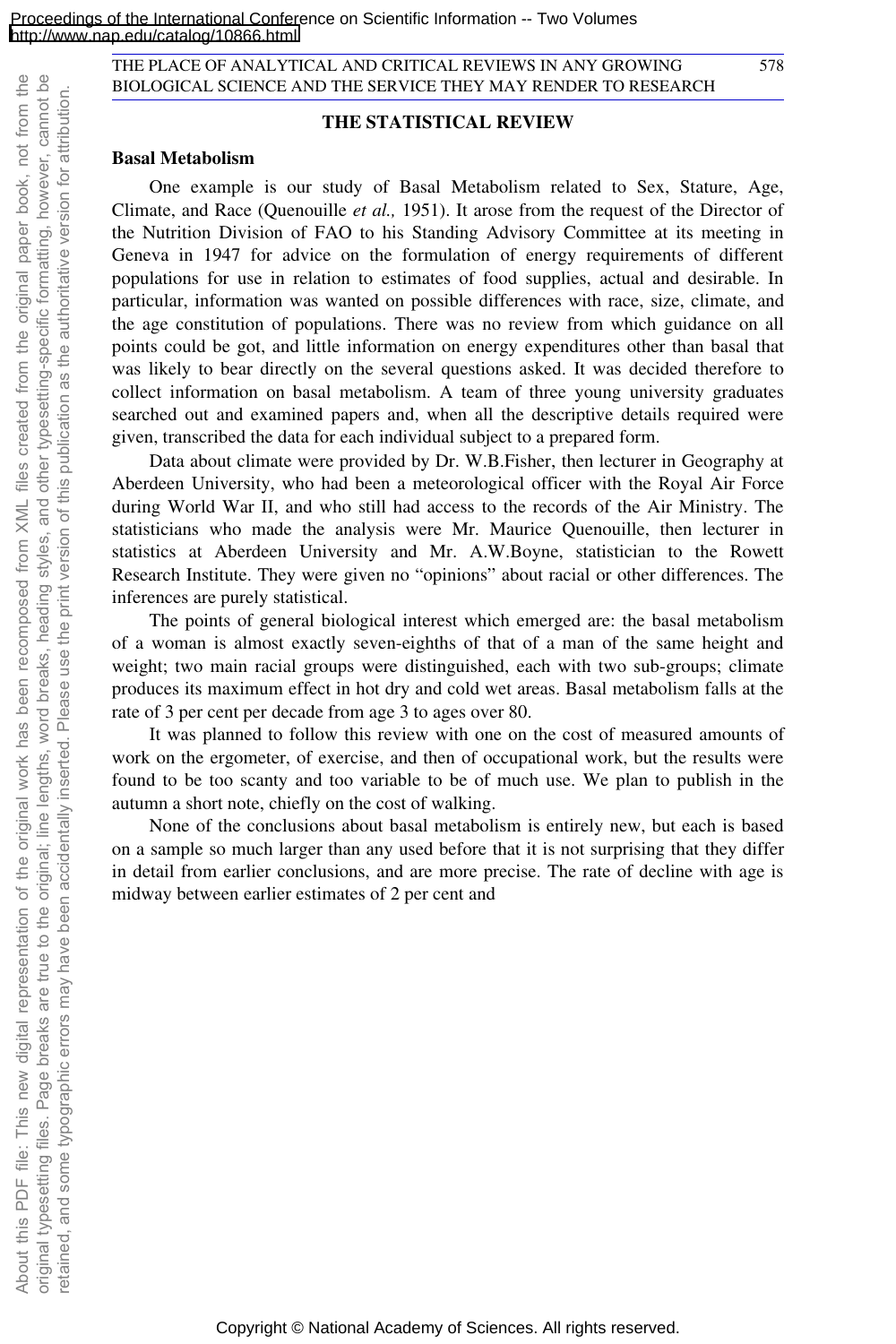4 per cent derived from small samples. The difference between men and women of the same height and weight is 12.5 per cent; an earlier estimate from a small sample was of a difference of the order of from 5 to 9 per cent. The systematic relation of basal metabolic rate to the climate in which the subject lived is new.

#### **Stature and Growth**

Reference has been made above to the apparently false interpretation as immediate stimulus to produce a review. Our study (Boyne and Leitch, 1954) of secular change in the height of British adults was undertaken because Morant's (1950) conclusions on that subject appeared to us untenable chiefly because he treated adult heights as if they derived from a homogeneous population and not from a cohort of survivors over a century in which major changes had taken place in standards of living, public health, and mortality rates. Our reanalysis showed that the British data, on account of limitations of sampling and imperfections of reporting, were in fact inadequate to decide whether a net increase in mean height at completion of growth had taken place or not. It was possible to give clear evidence of an increase of mean height of young adults in Denmark from records of measurements of recruits taken from official statistics and supplied to us by the Director of the Institute of Human Genetics in Copenhagen.

The review of data on adult stature was followed by one on secular change in the height and weight of English elementary school children (Boyne, Aitken, and Leitch, 1957). The data were supplied by School Medical Officers in response to a direct request from us, and a sample of measurements of 1,180,000 children aged 5, 8, and 12 years was built up. Not only did this review put on record for wide circulation important measurements that would otherwise have remained hidden in local medical reports with an exceedingly limited circulation, but, because of the size of the combined sample, deductions could be drawn that would have been impossible from inspection of the individual reports.

#### **Birth Weight**

A review of a different type and from a more general biological sphere is of the relation of birth weight of the mother to that of her young (Hytten and Leitch, 1957). The stimulus to produce it came from the suggestion of Dr. R.M.Laws (1956) that the large aquatic mammals, seals in particular, are able to carry relatively heavy young because of the anti-gravity effect of water. He based his obvious misconception on the table on p. 117 of D'Arcy Thompson's (1942) book *On Growth and Form*. D'Arcy Thompson was concerned not with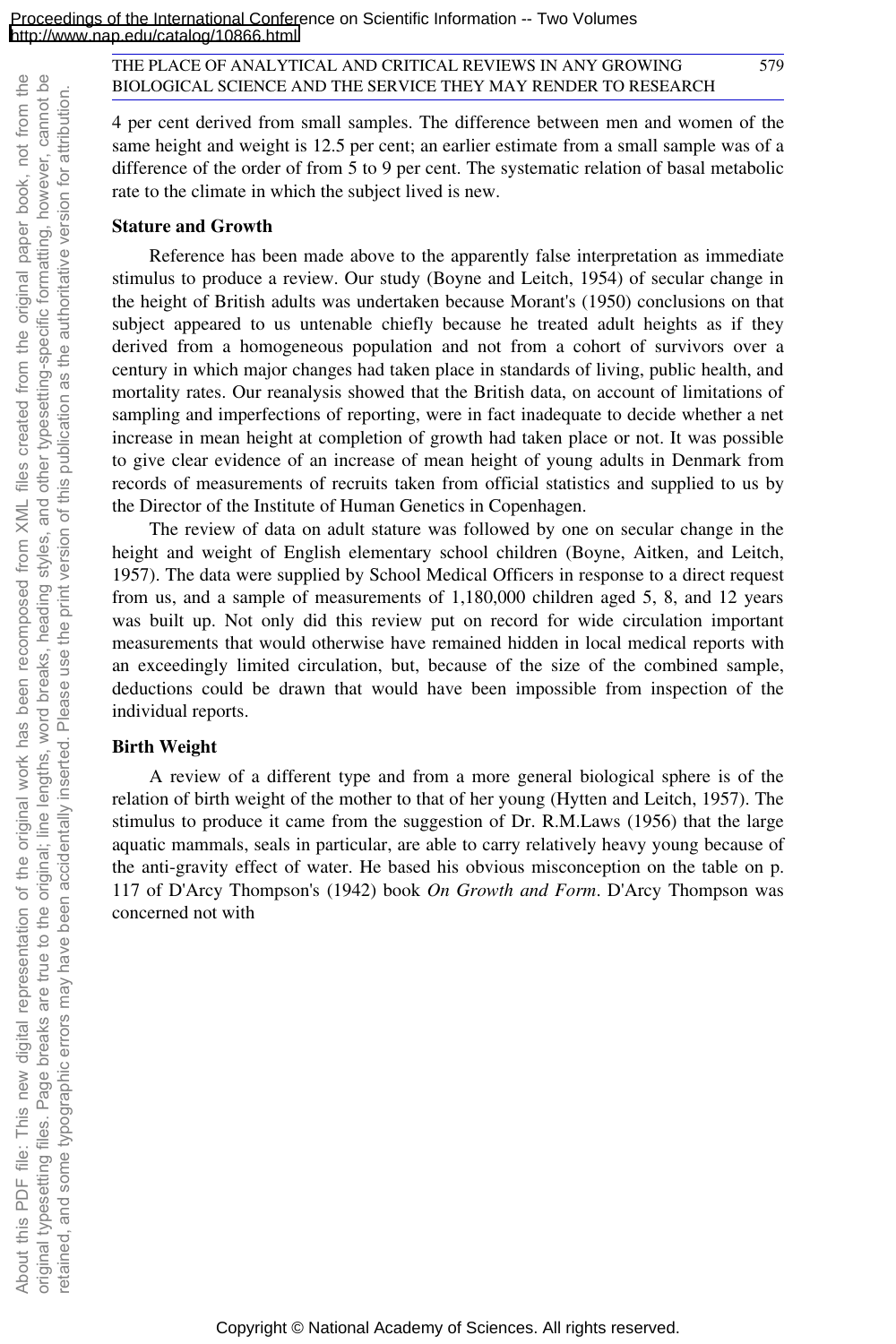the weight of the young carried, but with the weight at birth in relation to weight to be attained at completed growth. His figures for young born in multiple birth, for instance the bear and the lion, refer therefore to the single members of a litter. Since neither D'Arcy Thompson nor Laws had produced a true picture of the relation of birth weight of young to weight of mother, we decided to look for information about different species. After a search of the immediately accessible journals and monographs we retrieved data for 70 species, and the information was condensed into a graph (Fig. 1).

580



FIGURE 1. The relationship between maternal weight and total weight of the newborn young in 70 mammalian species.

With reference to the aquatic mammals, in the ratio of weight of young to weight of mother they do not differ from large land mammals, including man. The main differences in ratio between animals of the same or similar adult weight are attributable to differences in maturity at birth and to the number of young born at a birth, two or more weighing more than one, but less than would be in proportion to number. This law appears to be valid in general from the bat that weighs 6 g. to the whale that weighs 100,000 kg.

Guineapigs with litters are outside the general picture. We suggest that the domestic guineapig, possibly a descendant of the South American Restless Cavy *(Cavia porcellus),* which produces one, or at most two, at a birth, occupies its strange position as the result of selection for superovulation, and because litters of four have been obtained without much, or any, sacrifice of individual size or maturity at birth.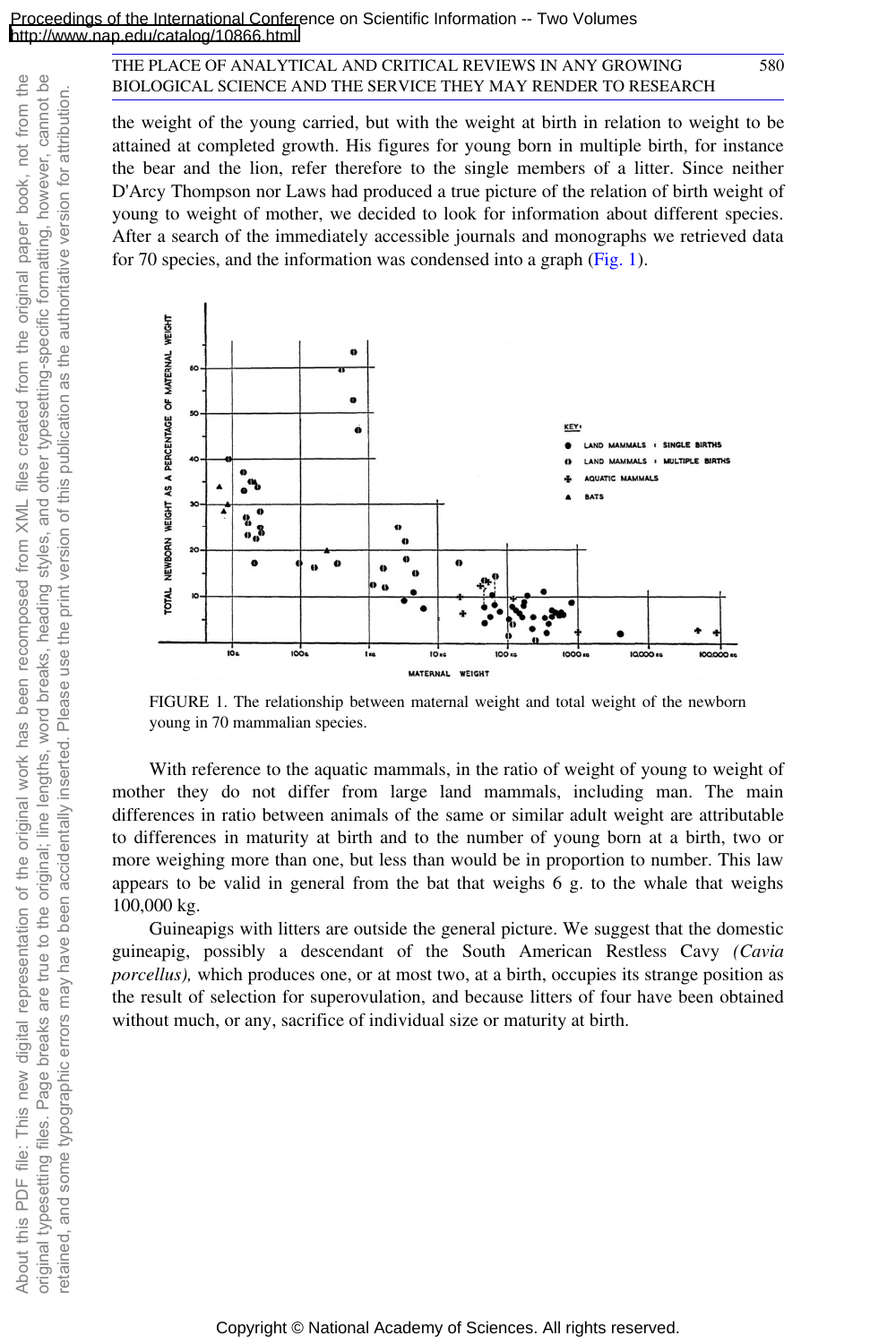#### **THE REVIEW OF CONCEPTS**

An example of this type of review is that of Thomson and Duncan (1954) on the diagnosis of malnutrition in man. It surveys concepts and definitions, the accepted or proposed criteria of specific deficiency states, the clinical pictures of the well fed and the ill fed, and finally suggests the overriding importance of somatometric studies in which attained dimensions of the body are compared with primary patterns of growth and development. The idea of an inherent pattern in human growth and its importance for health is of recent development (cf. Leitch, 1951), but Hammond and his disciples McMeekan and Pallsson had earlier shown the importance in pigs and sheep of the full development of the "growth potential."

Other examples from our own publications in which the discussion is chiefly of concepts are the reviews on The Evolution of Dietary Standards (Leitch, 1942), The Calorie Requirement of Adult Man (Keys, 1949), Energy Feeding Standards for Dairy Cattle (Blaxter, 1950), and Iron-Deficiency Anaemia in the Pregnant Woman and Its Relation to Normal Physiological Changes (Hytten and Duncan, 1956).

#### **THE SERVICE OR INTERPRETIVE REVIEW**

An early and most distinguished review in this group came from the Rowett Research Institute before there was a Bureau of Animal Nutrition, namely Orr's book on *Minerals in Pasture* (1929). It was the first review to demonstrate the importance of pasture as a crop and the disastrous effect on the health of the grazing animal of lack in the pasture of certain inorganic elements. It was the stimulus to a world-wide programme of analysis and experiment on deficiency of trace elements, which still continues. The review has twice been brought up to date, in 1944 (Russell) and in 1956 (Russell and Duncan).

In this group may be included most of the reviews, other than those listed as reviews of concepts, prepared in or for the Bureau and published in *Nutrition Abstracts and Reviews* or as *Technical Communications*. They include all our earlier reviews of requirements. One on the riboflavin requirement of man by Finn Bro-Rasmussen (1958) of the State Vitamin Laboratory, Copenhagen, has the true pattern of assembly, analysis and reinterpretation. Table 1 of Part II of Bro-Rasmussen's review is reproduced here to show how, by tabulating data from a number of sources, he has been able to establish beyond reasonable doubt that the riboflavin requirement of species ranging in size from the horse to the mouse, and of a microorganism, may be expressed as a function of the energy turnover, but not, as was previously believed, of the protein intake.

There are also collections of data on vitamins in food and one on the water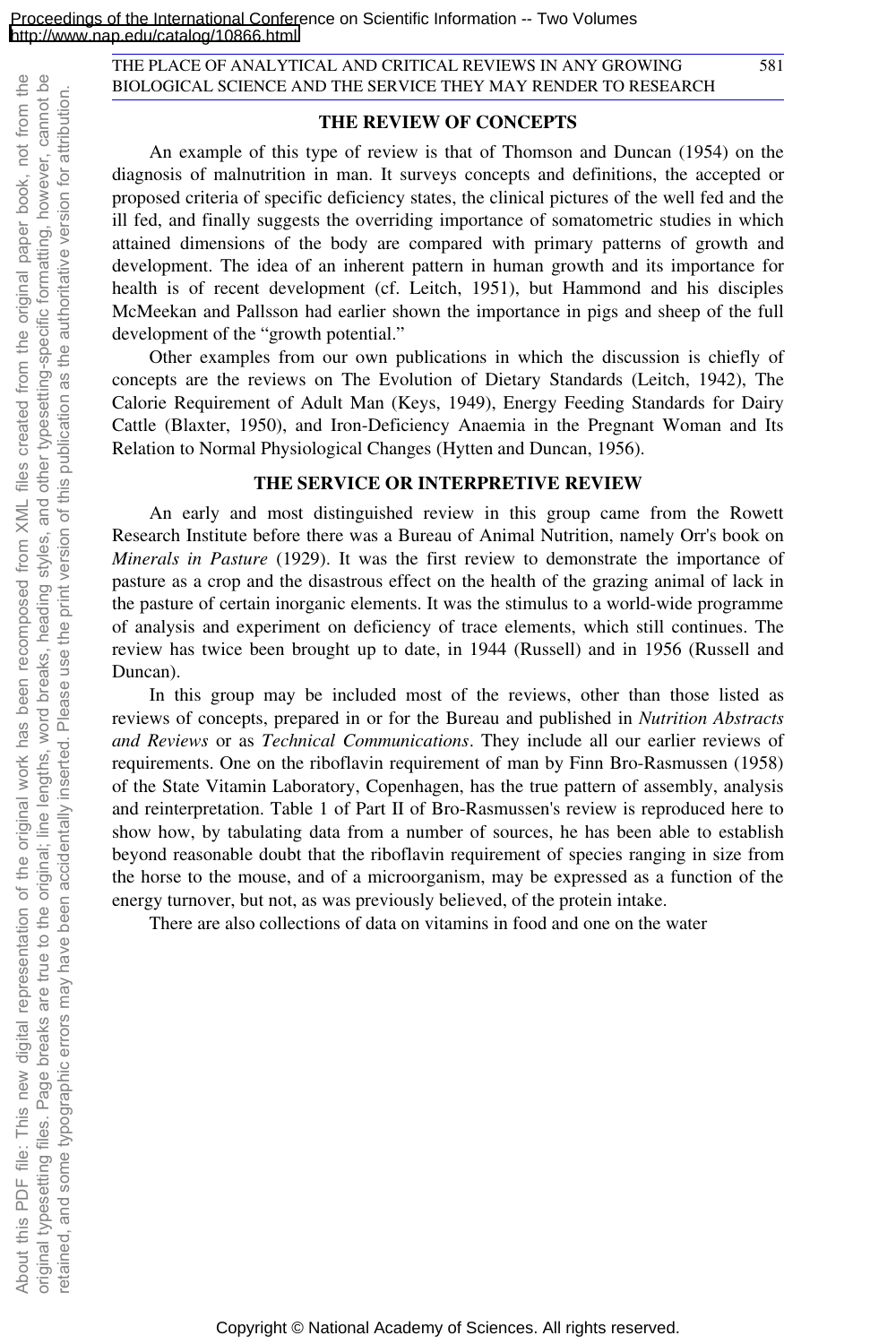#### TABLE 1<sup>a</sup> Riboflavin requirement of different species related to optimum protein intake and energy intake.

|                                           | Riboflavin requirement  |                            |                      |                                                                                                                                                                             |
|-------------------------------------------|-------------------------|----------------------------|----------------------|-----------------------------------------------------------------------------------------------------------------------------------------------------------------------------|
| Species                                   | µg. per 100 g.<br>foodb | µg. per 100 g.<br>proteinb | µg. per 1000<br>cal. | Authorityc                                                                                                                                                                  |
| Horse                                     | about 350               | about 3500                 | about 850            | Pearson, Sheybani, and<br>Schmidt (1944 a, b)                                                                                                                               |
| Man (adult)                               |                         | 2000–2500                  | 500-600              | Average from values in<br>Table 4.                                                                                                                                          |
| Calf<br>Pig                               | about 300<br>275-300    | 1000-1300<br>900-1000      | 600-800<br>650-750   | Brisson and Sutton (1951)<br>Krider, Terrill, and Van<br>Poucke (1949); Miller,<br>Ellis, Stevenson, and<br>Davey (1953); Miller,<br>Johnston, Hoefer, and<br>Luecke (1954) |
|                                           | 130-200                 | 450-650                    | 250–380              | Forbes and Haines (1952)                                                                                                                                                    |
| Child                                     |                         | about 1800                 | about 700            | Snyderman et al. (1949)                                                                                                                                                     |
| Dog                                       | 200-400                 | 1000-2000                  | 500–1000             | Axelrod, Lipton, and<br>Elvehjem (1940; 1941)                                                                                                                               |
|                                           | 250                     | 1300                       | 600                  | Potter, Axelrod, and<br>Elvehjem (1942)                                                                                                                                     |
| Fox                                       | 250–400                 | 1300-2000                  | 600-1000             | Schaefer, Whitehair, and<br>Elvehjem (1947)                                                                                                                                 |
| Hen                                       | 300–350                 | about 2000                 | 700-850              | Hill, Norris, and Scott<br>(1954); Jackson et al.<br>(1946); Petersen, Lamp-<br>man, and Stamberg<br>(1947a, b)                                                             |
| Turkey poult 270–350                      |                         | about 1500                 | 650-850              | Bird, Asmundson, Kratzer,<br>and Lepkovsky (1946);<br>Boucher, Patrick, and<br>Knandel (1942); Jukes<br>(1938); Patrick, Darrow,<br>and Morgan (1944)                       |
| Chick                                     | 275-325                 | about 1500                 | 650-850              | Bethke and Record (1942);<br>Bird et al. (1946); Bolton<br>(1944; 1947); Norris et al.<br>(1936); Stokstad and<br>Manning (1938)                                            |
| Duckling                                  | about 300               | about 1500                 | about 750            | Fritz, Archer, and Barker<br>(1939)                                                                                                                                         |
| Rat                                       | about 300               | about 1500                 | about 750            | Burch, Bessey, and Lowry<br>(1948); Mills (1943);<br>Nieman and Jansen<br>(1955); Sure (1940);<br>Wagner, Axelrod, Lip-<br>ton, and Elvehjem (1940)                         |
| Mouse $(C_{57})$<br>Lactobacillus<br>raca | about 400<br>250–320    | about 1600<br>500-550      | 900-950<br>650-750   | Fenton and Cowgill (1947)<br>Bro-Rasmussen (1955)                                                                                                                           |

<sup>a</sup> From Part II of "The riboflavin requirement of animals and man and associated metabolic relations," by Finn Bro-Rasmussen (1958).

<sup>b</sup> Here and elsewhere in this review when quantities of riboflavin (or protein) are expressed as "per 100 g. feed," the feed is a ration of artificial type containing a sugar, starch, or air-dry cereal, a protein, most often purified casein, oil, minerals, and vitamins, or is a simple pig or poultry ration of much the same sort.<br>For the authorities listed are as given in Bro-Rasmussen (1958).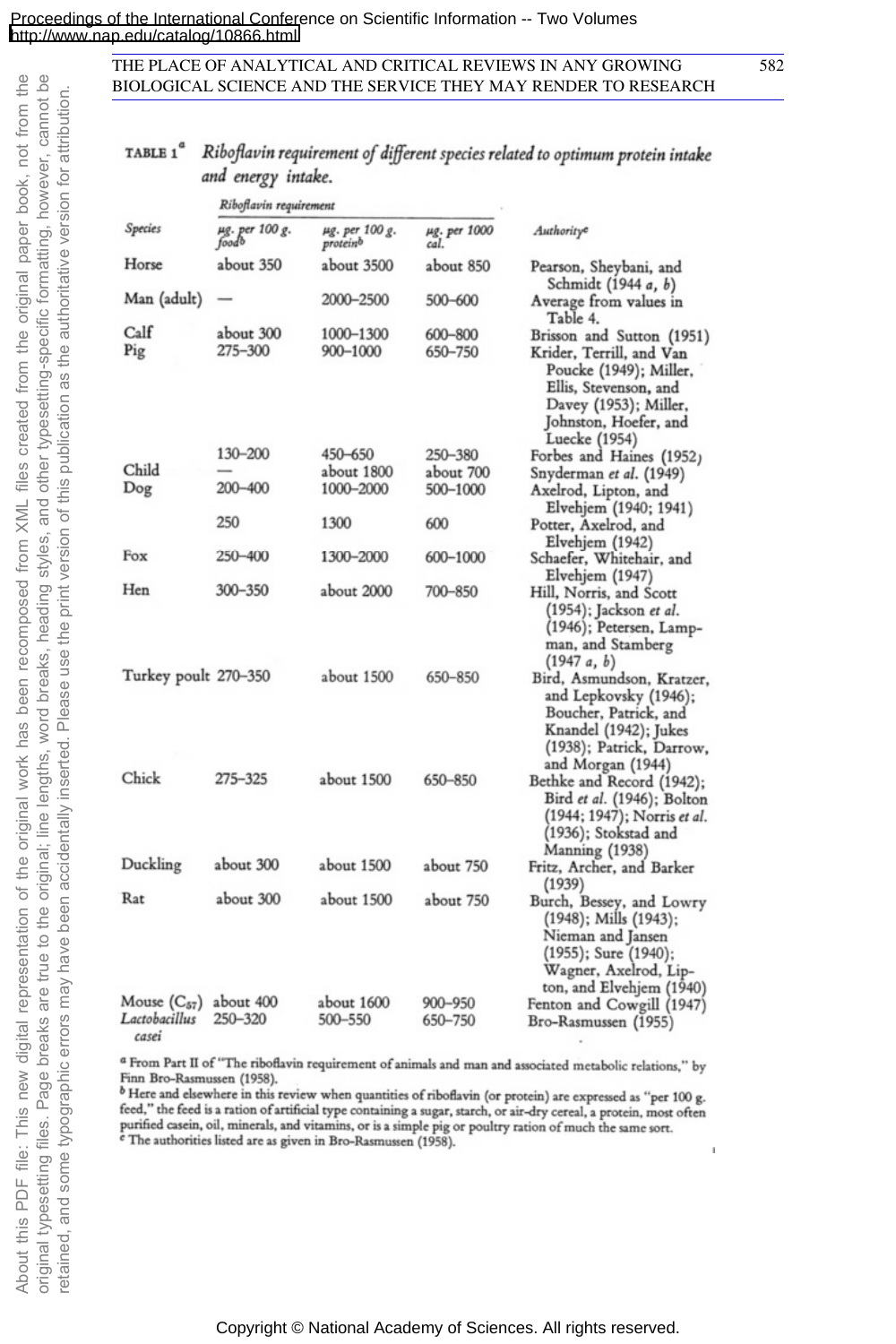583

metabolism of farm animals and, as *Technical Communications,* a review on the feeding of camels, one on amino acids in foods and feedingstuffs and, to be published shortly, reviews of diet in relation to reproduction in sheep and pigs. One or two illustrative points may be described.

The reviews of requirements of man for calcium (Leitch, 1937) and nitrogen (Leitch and Duckworth, 1937) were built to the same pattern: assembly of data from metabolism experiments, classification by age and sex, and elementary statistical analysis to show how retention was related to intake. For calcium there were about 400 studies of adults and about the same number of children. The analysis of the adult material was made on the assumption that no adult ought to retain or lose calcium or nitrogen continuously, and that the amount required for maintenance would be the amount that would give equal chances of gain or loss. The concept seemed, and is, both simple and logical, but was not at first well received in some quarters. Mitchell (1938) condemned the material as a hodge-podge of experiments and the method as "unique" but, as far as calcium was concerned, he could quote estimates in agreement and a year later (Mitchell, 1939) produced confirmation from an assembly of calcium balances analysed by a similar method. Data on nitrogen balance are under review now in the light of modern concepts of biological value.

The Technical Communication on the feeding of camels (Leitch, 1940) arose from a request from an officer of the Somaliland Camel Corps for advice about certain disorders in camels which, he thought, might be due to faulty feeding. Since little had been written about the feeding of camels, an enquiry was sent to correspondents in those parts of the Commonwealth in which camels were still used. From the replies received and what publications could be found on the diet and physiology of camels, a summary was made and a comparison of diets on which camels were said to do well, or not to do well. On analogy with the feed requirements of cattle, about which there was plenty of information, it was at once clear that camels were often underfed, or ill fed, or both. It was then a simple matter to draw up plans for diets adequate by standards for cattle, made up of the feeds commonly given to camels. It was also clear that the camel has a peculiar requirement for salt, which is related to its capacity to withstand deprivation of water; deprivation of salt may cause serious disorder.

This report was received with gratitude by the officer who asked for advice, and, he said, with amusement by his camelmen who thought it funny that advice should come from a remote armchair in a country where camels exist only in zoological gardens. The conditions for being able to make this particular armchair study of a distant field problem (and for giving advice on many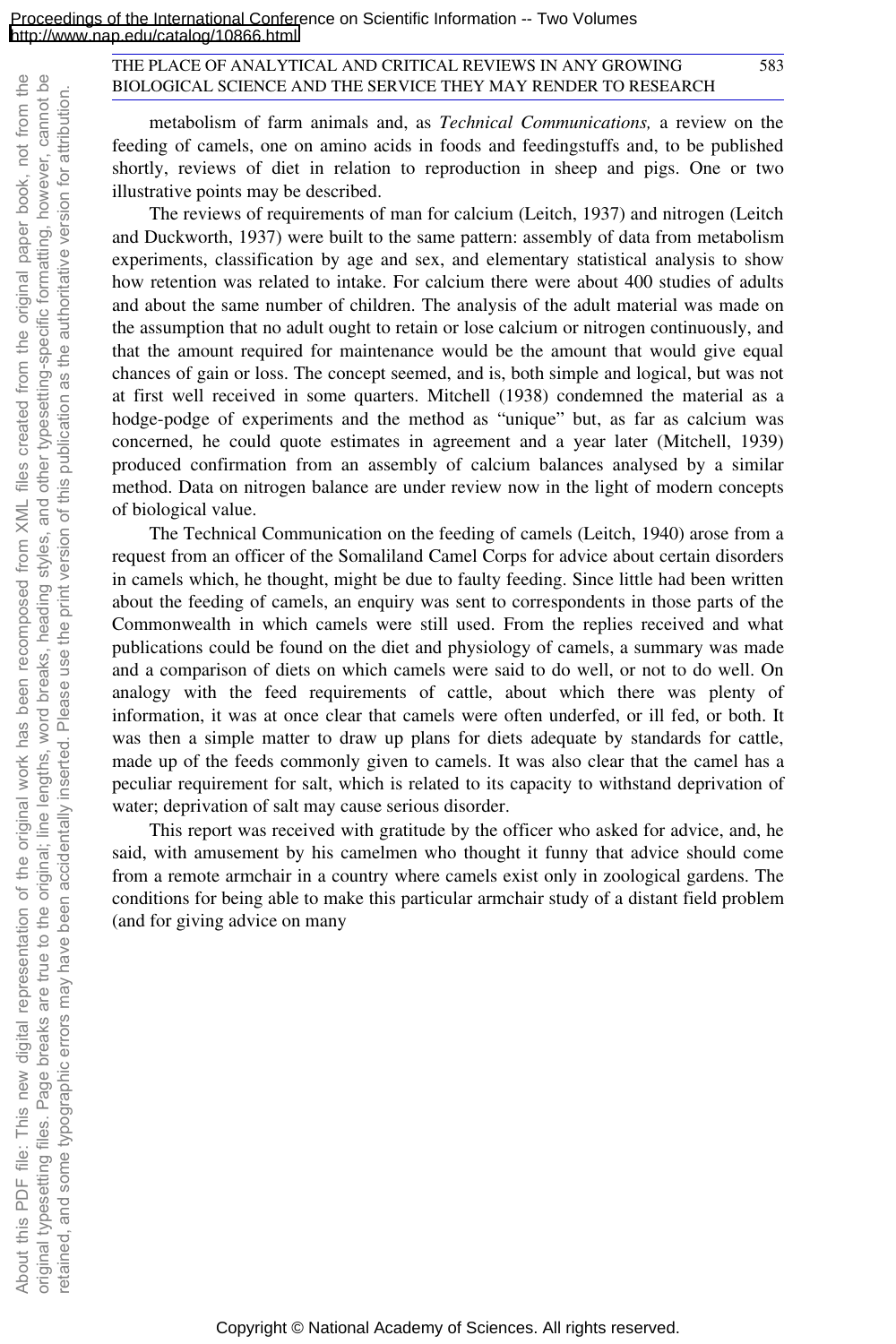About this PDF file: This new digital representation of the original work has been recomposed from XML files created from the original paper book, not from the original typesetting files. Page breaks are true to the original; line lengths, word breaks, heading styles, and other typesetting-specific formatting, however, cannot be retained, and some typographic errors may have been accidentally inserted. Please use the print version of this publication as the authoritative version for attribution.

About this PDF file: This new digital representation of the original work has been recomposed

from XML files created

original typesetting files. Page breaks are true to the original; line lengths, word breaks, heading styles, and other typesetting-specific formatting, however, cannot be retained, and some typographic errors may have been accidentally inserted. Please use the print version of this publication as the authoritative version for attribution

the

from the original paper book, not from

#### THE PLACE OF ANALYTICAL AND CRITICAL REVIEWS IN ANY GROWING BIOLOGICAL SCIENCE AND THE SERVICE THEY MAY RENDER TO RESEARCH

equally remote problems that have arisen since) are: (i) the overseas contacts which made the questionnaire a success, and which all Commonwealth Agricultural Bureaux have, and (ii) knowledge of the requirements of cattle and the composition of feedingstuffs, which is part of the everyday stock-in-trade of the bureau, and is kept alive and meaningful by constant contact with the research and farm work of the Rowett Research Institute. The necessary basic information about camel feeding was "retrieved" by questionnaire; interpreta tion and deductions were tested against a large body of related knowledge.

584

#### **THE CREATIVE REVIEW**

So far we have described reviews which assemble, analyse and discuss material mostly from one field of research. But there is another type, the highest and rarest, which takes data from more than one field and shows that they are related and what the relation is. From our own experience we can describe only one, *Food Health and Income* (Orr, 1936). *Food Health and Income* took shape against a background of poverty and food shortage in the house-holds of low-paid workers and the unemployed in the midst of apparent surplusses of agricultural produce. The Ministry of Agriculture and Committees associated with it, economists, and statisticians provided estimates of food supplies and the distribution of the national income, and an assembly of family budgets, woefully small and poorly representative of the population but all that there was at the time. The Bureau had for some time been collecting data on heights and weights of school children from reports of School Medical Officers, and more general information showing, or suggesting, a relation of ill health and high mortality to poverty and poor diet. A preliminary report was prepared, of which the essence was embodied in *Food Health and Income*.

The book condensed and focussed a great deal of thought about agriculture on the one hand and health on the other. Taken along with the researches into diets and requirements in the United States which came from the Bureau of Home Economics of the United States Department of Agriculture under Dr. Hazel K.Stiebeling, it helped to convince agriculture that an apparent surplus of food was in truth a deficit. That conviction led straight on to the proposal of the League of Nations in 1935 to marry health and agriculture, and so to FAO.

Not only so, but there is now in most countries a steady stream of work on the economics of diet, and the survey of supplies and consumption of food has become a national service in many. The World Health Organization and a very large number of students of social medicine are occupied, in parallel, with the economics of health and its relation to diet.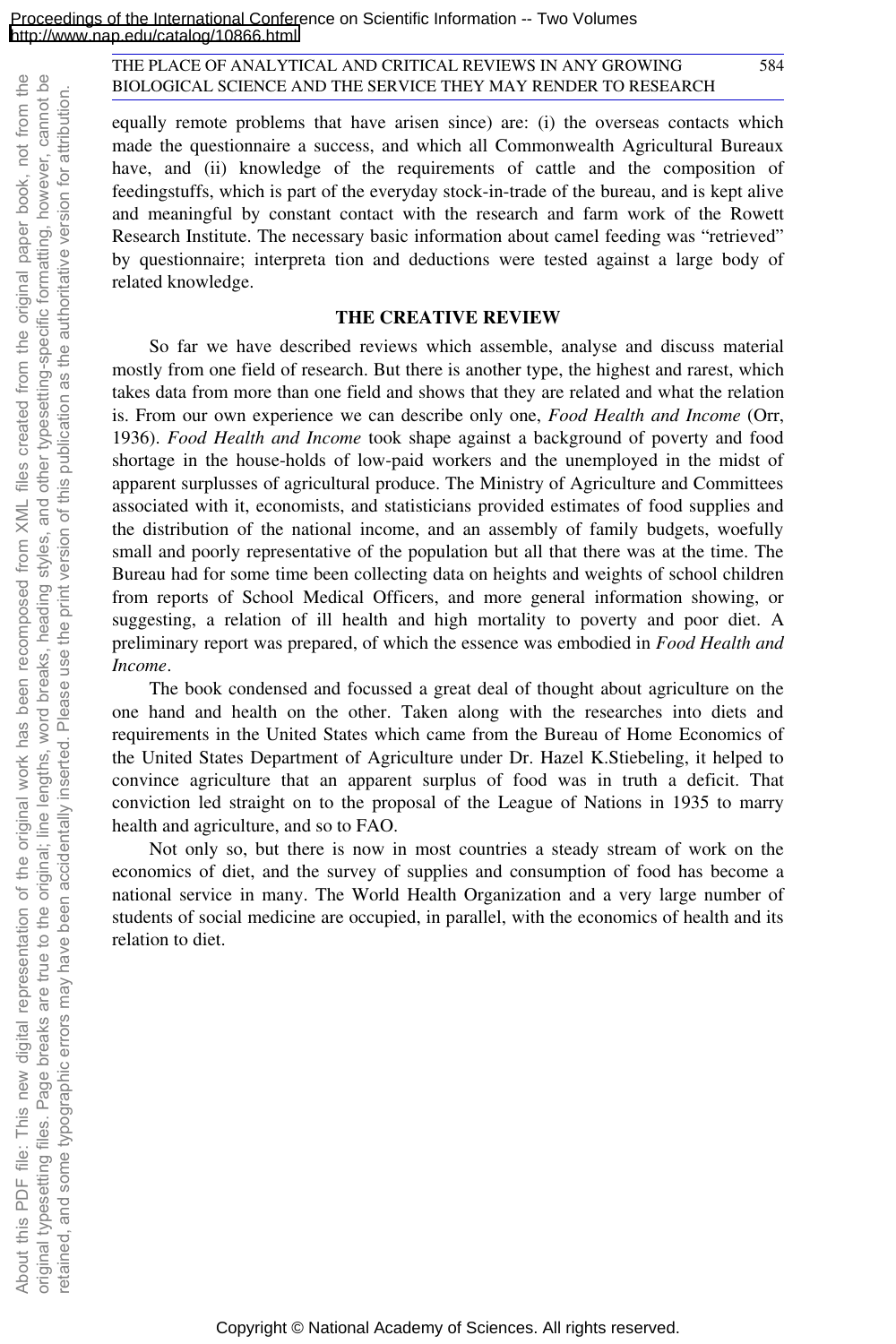#### **SOME PRACTICAL PROBLEMS**

#### **FACILITIES FOR WORK**

In order that research reviews may be produced there must, of course, be access to libraries, adequate in their holdings and liberal in the privileges they grant, so that the literature required may be found and borrowed. It must be possible to command a team of skilled or semi-skilled labour to collect and transcribe. There must be expertise in many languages. There must be someone in charge.

The reviews to which reference has been made in this paper involve a knowledge of chemistry, physiology, clinical medicine, embryology, zoology, economics, statistics, animal husbandry, and field work of several kinds. Clearly, the setting up of a centre in which research reviews in biology are to be produced would require either a team of experts or a superior jack-of-all-trades with access to theoretical and practical help from experts. Since whole-time occupation of a team of high-power experts would be extremely expensive, and the work of writing reviews seems not to appeal to many of them, the jack-of-all-trades offers the more likely solution. Such a jack-of-all-trades need not of course be "master of none," but must be sufficiently knowledgeable about all, not only to be quite sure when and where expertise is needed, but also to put a problem to, and discuss it with, the expert.

It seems likely that such a person, in addition to a natural inclination to such analytical and philosophic reasoning, must have a very broad university education and a number of years spent in at least one branch of biological research. Further, the place where he is to work should be such that he can have day-by-day contact with active research. In that way ideas conceived in academic contemplation may be trimmed and shaped in relation to actual problems.

#### **AWKWARD QUESTIONS**

Not only should the centre with its consultant experts be equipped to deal with straightforward assembly and analysis of data, but it may need a sort of corporate imagination to devise methods to deal with awkward questions. There is the problem of providing an approximation when data to give a precise answer do not exist; and that of giving a quick answer when there is not time for the laborious collection of existing data. The following are examples.

#### **Approximation**

It is often argued that the cross-sectional picture of growth derived from routine measurements at school of children of different ages is of little value,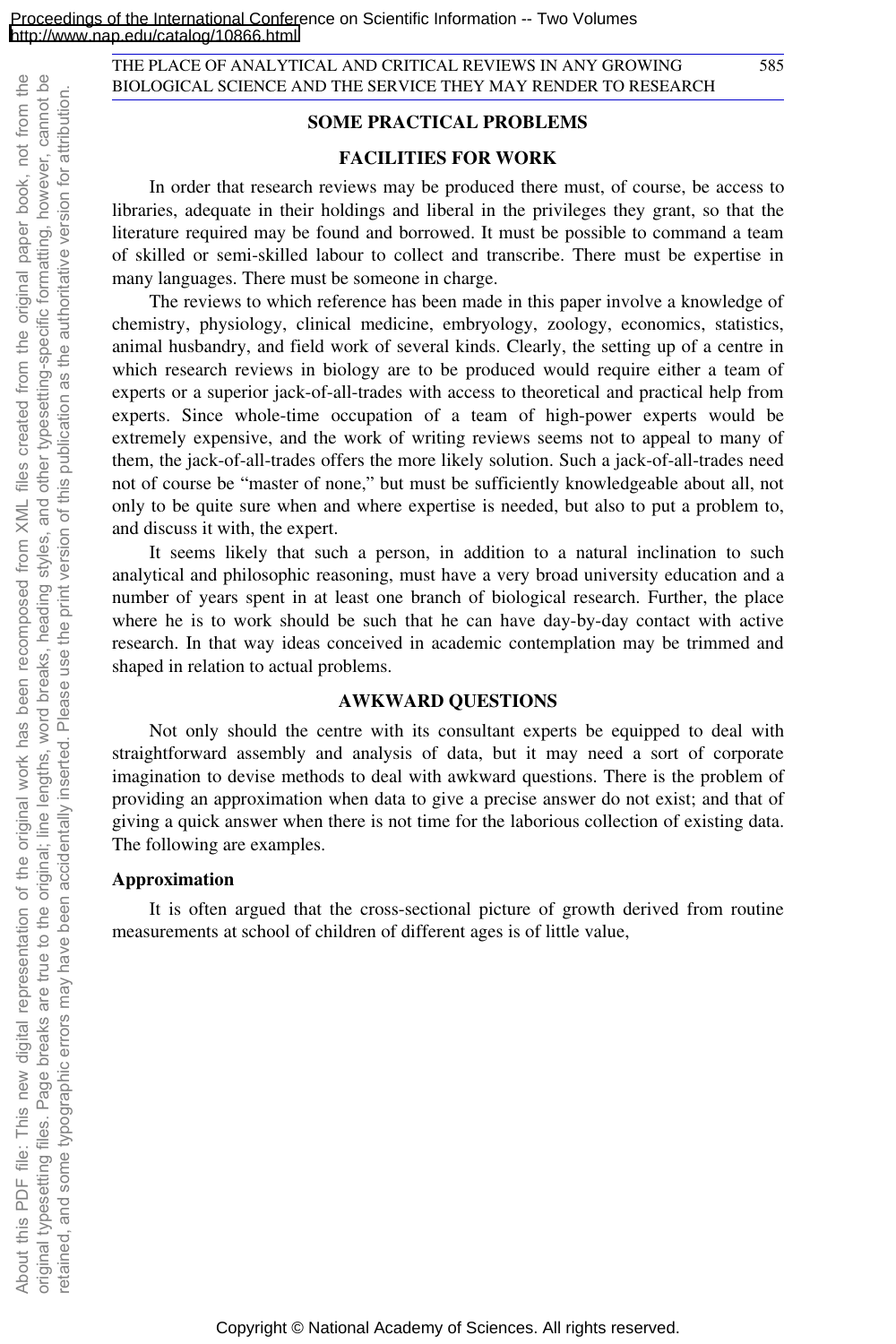and the only worth-while study is the longitudinal, measurement of the same children at different ages. There is of course a confusion of ideas there, but ignoring it, a device which was used in our study of secular change in the height and weight of school children goes some way to provide a substitute for a mass longitudinal study. It is, briefly, to compare at successive ages children born in the same year. They are not the same identical children. As records are, they provide at the best groups in which part replacement has occurred; but they have at least lived under the same general conditions of economic life and welfare services. Further study will be required to show in what ways the composite picture may differ from a limited, true longitudinal study.

#### **Substitution**

Early in World War II, the question of the policy to be adopted in respect of stock farming, which had been heavily dependent on imported concentrates, called urgently for information on the relative efficiencies with which animals convert feed to food for man. There were a few *ad hoc* classical studies of the feed cost of beef production and some records of milk produced and feed eaten by prize cows at dairy shows, but little else in readily usable form. There were very large numbers of experiments in feeding cattle, pigs and poultry, but to collect and analyse them then would have taken far more time than could be given. A short cut had to be devised. Instead of the results of actual experiments we used the standards on which countless experiments had been based and the amounts of the products budgetted for, and so compared feed costs of the products (Leitch and Godden, 1941). The results were checked against those in the few major studies, and with a small amendment where a standard was revised, proved acceptable and useful in practice.

#### **EPILOGUE**

Each of the types of research review discussed above has a part to play in furthering biological thought and investigation. The statistical review and the service review gather together scattered numerical data in logical order, and by so doing open new prospects to theory and practice. The review of concepts helps to dissipate too rigid interpretations of physiological or biological "laws" which may be hindering the formulation of new ideas; it discusses and disposes of sham concepts which merely confuse. The better examples of all kinds of research review are creative by suggesting new hypotheses or converting hypothesis to "law." The Creative Review, so described, is the highest manifestation of such endeavour because it deliberately sets out to effect a synthesis between phenomena previously unrelated.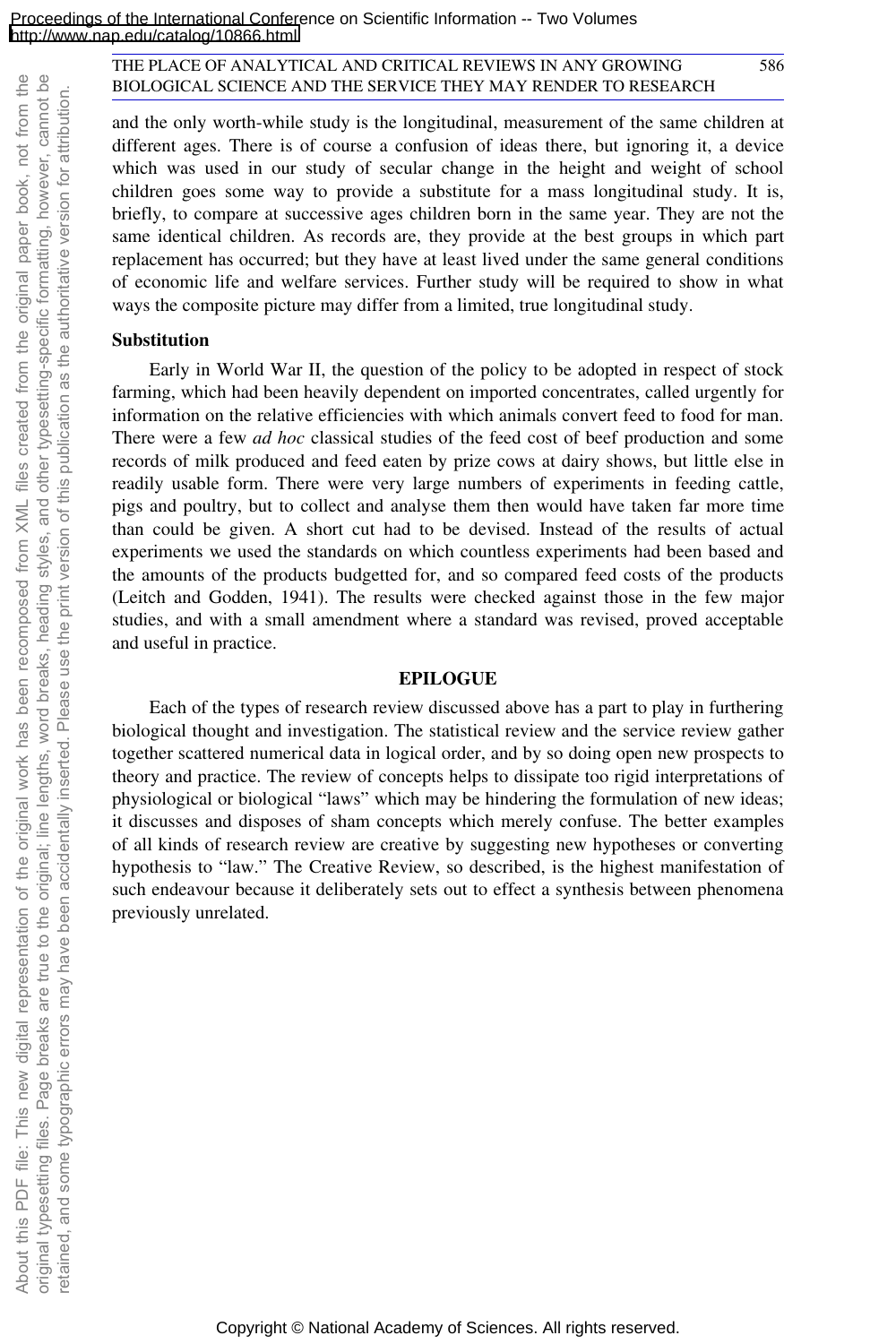Most of the examples chosen to illustrate the argument have arisen in response to a need, more or less urgent, for information that could not be reliably obtained from a superficial survey of the literature. Needs and applications have been in political, social, medical, nutritional, and agricultural fields. Each review can claim to have retrieved and made use of knowledge in danger of disappearance and loss, or to have clarified issues and cleared the way to further research. Indeed, the technique of the research review, by virtue of the assembly and use of scattered records, appears to be unequalled as an instrument for retrieval of buried work. It gives a new value to the small experiment and the single biological observation, and in the analysis may reveal truths which might not be reached in a lifetime of direct investigation.

#### **REFERENCES**

- ADOLPH, E.F. (1933). *Physiol Revs., 13,* 336.
- BEAN, W.B. (1948). *J. Appl. Physiol., 1,* 458.
- BLAXTER, K.L. (1950). *Nutrition Abstr. & Revs., 20,* 1.
- BOYNE, A.W., AITKEN, F.C., and LEITCH, I. (1957). *Nutrition Abstr. & Revs., 27,* 1.
- BOYNE, A.W., and LEITCH, I. (1954). *Nutrition Abstr. & Revs., 24,* 255.
- BRO-RASMUSSEN, FINN (1958). *Nutrition Abstr. & Revs., 28,* 1; 369.
- CORNER, G.W. (1944). *Ourselves Unborn.* Yale Univ. Press, New Haven.
- DARWIN, C. (1859). *The Origin of Species.* John Murray, London.
- GRANICK, S. (1951). *Physiol. Revs., 31,* 489.
- GREENWOOD, M. (1935). *Epidemics and Crowd Diseases.* Williams and Norgate Ltd., London.
- HENDERSON, Y. (1925). *Physiol. Revs., 5,* 131.
- HYTTEN, F.E., and DUNCAN, C.L. (1956). *Nutrition Abstr. & Revs., 26,* 855.
- HYTTEN, F.E., and LEITCH, I. (1957). 4ème Congrès International de Nutrition, Paris, 1957. *Résumé des Communications,* p. 262.
- KEYS, A. (1949). *Nutrition Abstr. & Revs., 19,* 1.
- KLEIBER, M. (1947). *Physiol. Revs., 27,* 511.
- LAWS, R.M. (1956). *Nature, 178,* 193.

About this PDF file: This new digital representation of the original work has been recomposed from XML files created from the original paper book, not from the original typesetting files. Page breaks are true to the original; line lengths, word breaks, heading styles, and other typesetting-specific formatting, however, cannot be retained, and some typographic errors may have been accidentally inserted. Please use the print version of this publication as the authoritative version for attribution.

About this PDF file: This new digital representation of the original work has been recomposed

retained, and some typographic errors may have been accidentally inserted. Please use

from XML files created

original typesetting files. Page breaks are true to the original; line lengths, word breaks, heading styles, and other typesetting-specific formatting, however, cannot be

the

from the original paper book, not from the

print version of this publication as the authoritative version for attribution

- LEITCH, I. (1937). *Nutrition Abstr. & Revs., 6,* 553.
- LEITCH, I. (1938). *Nutrition Abstr. & Revs., 8,* 1.
- LEITCH, I. (1940). Imperial (now Commonwealth) Bureau of Animal Nutrition. *Technical Communication* No. 13.
- LEITCH, I. (1942). *Nutrition Abstr. & Revs., 11,* 509.
- LEITCH, I. (1951). *Brit. J. Nutrition, Proc., 5,* 142.
- LEITCH, I., and DUCKWORTH, J. (1937). *Nutrition Abstr. & Revs., 7,* 257.
- LEITCH, I., and GODDEN, W. (1941). Imperial (now Commonwealth) Bureau of Animal Nutrition. *Technical Communication* No. 14.
- LIND, J. (1753). *A Treatise of the Scurvy.* Sands, Murray and Cochran, Edinburgh.
- MADDEN, S.C., and WHIPPLE, G.H. (1940). *Physiol. Revs., 20,* 194.